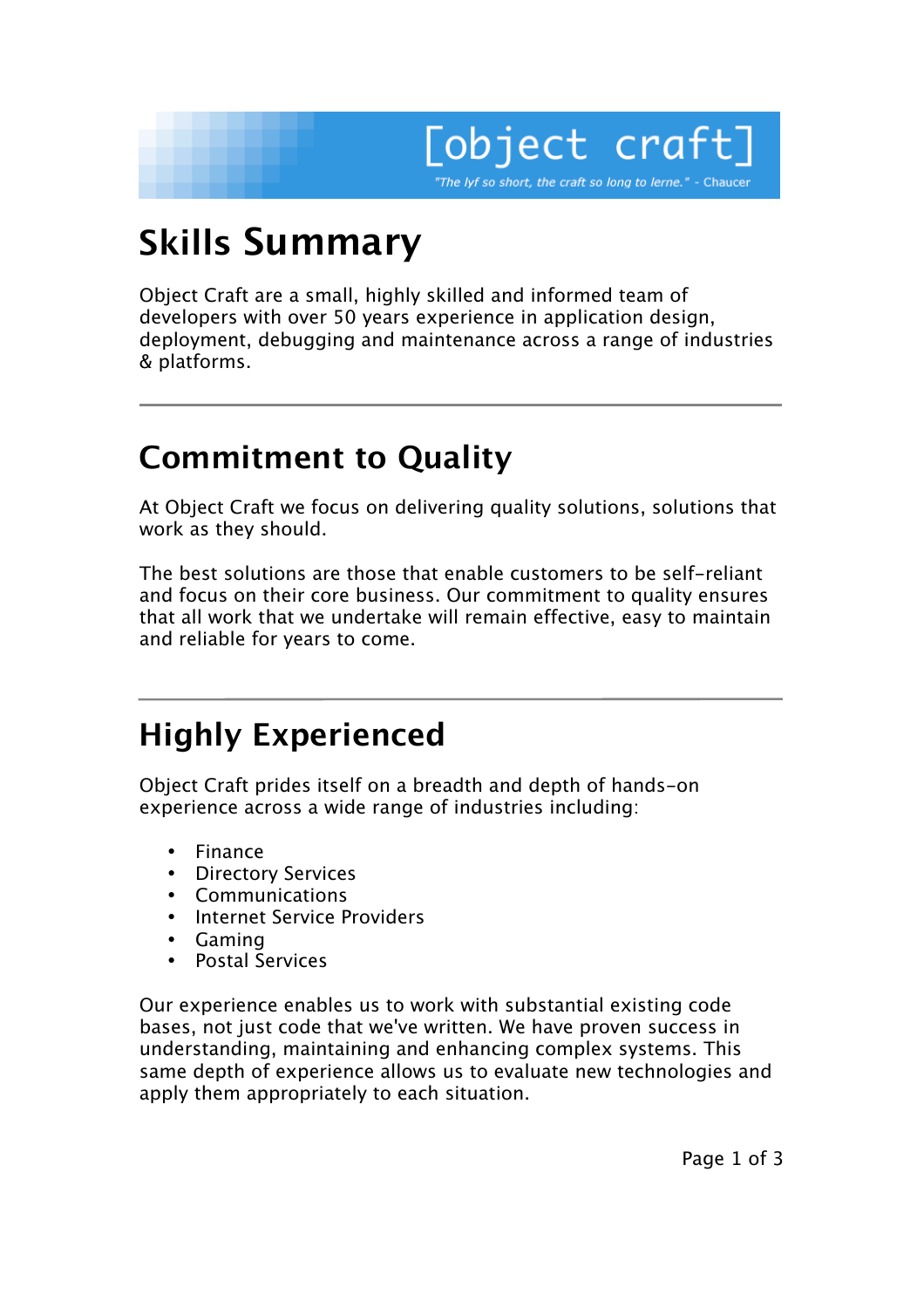

## **Customer Focussed**

Communication is critical to the success of any project. We have an open and honest approach to every undertaking and realise the importance of passing on our knowledge. We believe that the best solutions come from:

- 1. understanding the customer's problem,
- 2. separating the business-specific components from the underlying problem domain, and then
- 3. building a solution that not only meets the customer's immediate needs but also contains the flexibility to add in unforeseen requirements in the future.

Object Craft are valuable and active members of any team and we are renowned for the strength and quality of our relationships.

Some of our satisfied customers include:

Sensis (formerly Pacific Access) Bank of Brussels ING Ltd NSW Department of Health Australian Clearing Services

### **Open Source Projects**

We have a broad and deep knowledge of open source options and solutions and we have developed numerous functional and useful applications - Google, Macquarie Bank and others use some of our open source technologies. We recognise the importance of open source to allow products to be deployed across a range of systems rather than being tied to a single vendor.

All our software is available for download from our website; www.object-craft.com.au (We also provide support).